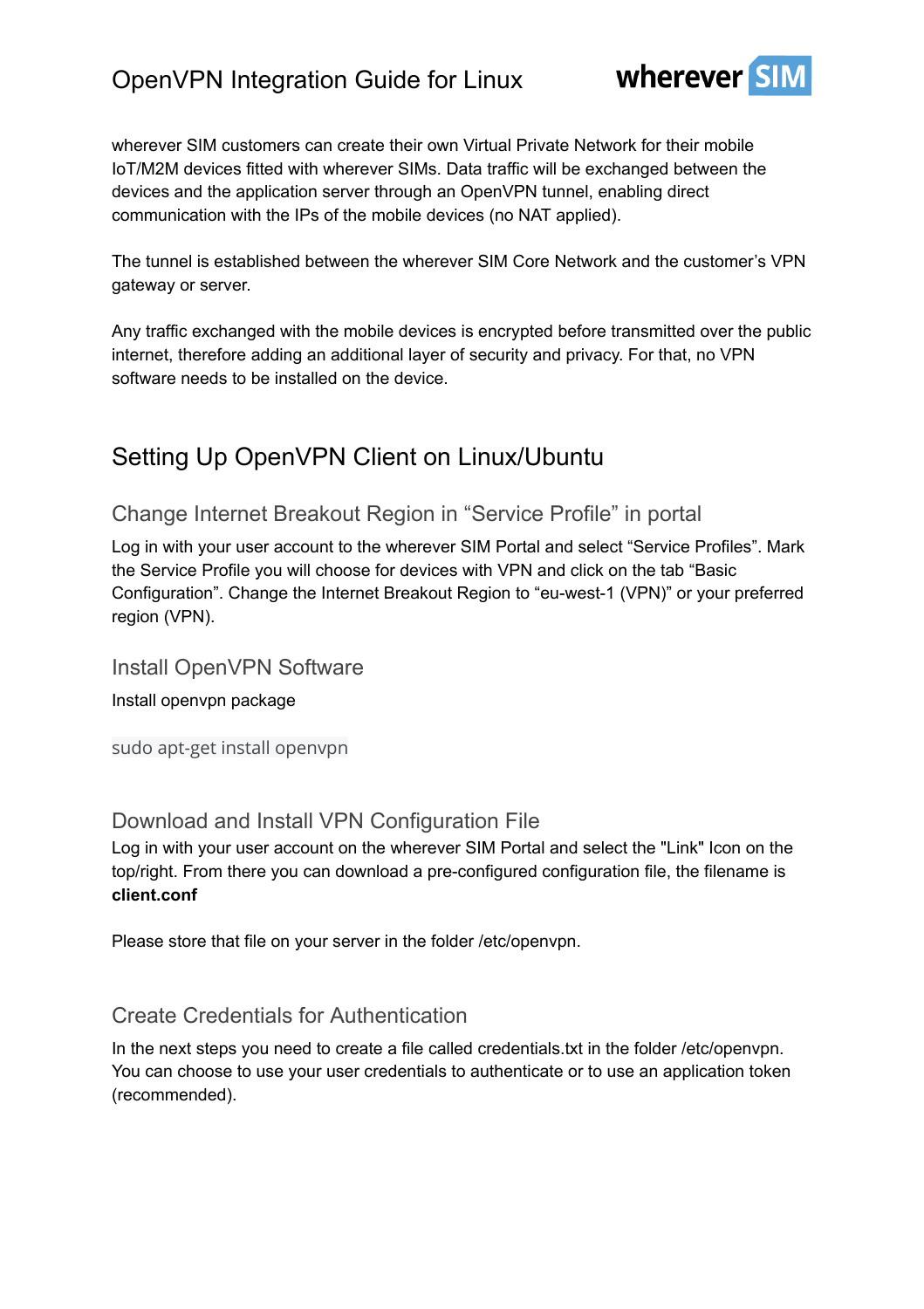

### Authentication with User Credentials

The content of the credentials.txt must be just two lines, first line your username and second your password.

username@domain.com YourPassword

### Authentication with Application Token

If you do not want to store your credentials you can also choose to enter them each time the VPN tunnel is established, if you prefer that option please comment out the line "auth-user-pass /etc/openvpn/credentials.txt" in the client.conf file.

When you run the OpenVPN client on a VPN gateway or application server it is recommended to use a dedicated application token. In this case the first line in the credentials.txt file needs to be filled with your wherever SIM's organisation identifier and instead of the password you store the application token.

You can create application tokens when you log in to the wherever SIM Portal, select the "Link" Icon on the top/right and then "Create New Application Token". Please Copy+Paste the token into the credentials file.

The content of the credentials file would then look like this

orgId ApplicationToken

When you log in to the wherever SIM Portal it will shows this data under the VPN settings.

### Protecting the Credentials File

You should keep the credentials.txt file only readable by root and not by other users of your server. You can ensure this with the following commands:

sudo chown root.root /etc/openvpn/credentials.txt sudo chmod 600 /etc/openvpn/credentials.txt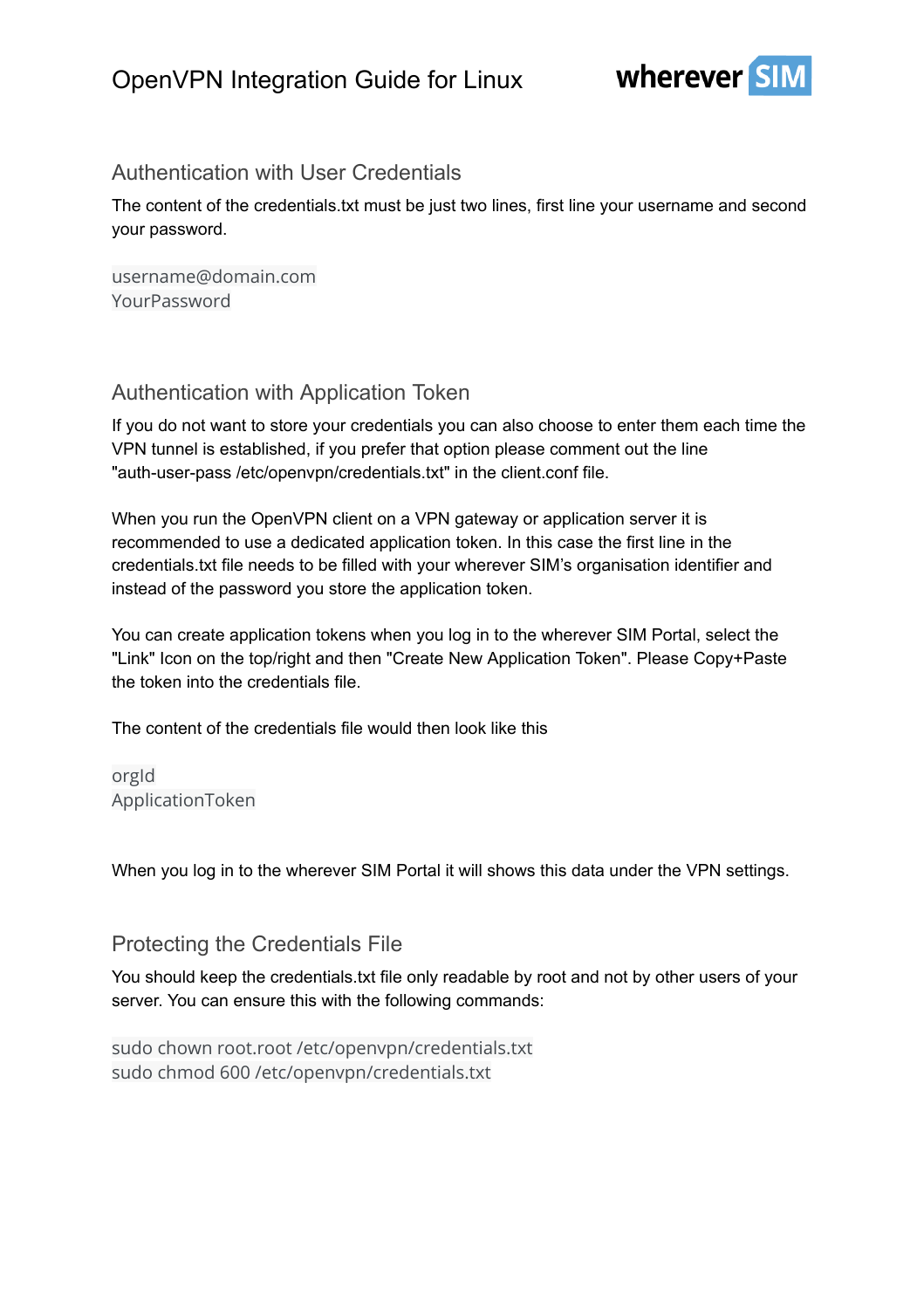

### Starting and Monitoring the OpenVPN connection

Now you can start the VPN client by running

sudo service openvpn start

#### The openvpn daemon will log into /var/log/syslog, if everything works it would like this:

Jul 12 17:53:55 openvpn-client ovpn-client[3027]: Data Channel Encrypt: Cipher 'BF-CBC' initialized with 128 bit key Jul 12 17:53:55 openvpn-client ovpn-client[3027]: Data Channel Encrypt: Using 160 bit message hash 'SHA1' for HMAC authentication

Jul 12 17:53:55 openvpn-client ovpn-client[3027]: Control Channel: TLSv1, cipher TLSv1/SSLv3 DHE-RSA-AES256-SHA, 2048 bit RSA

Jul 12 17:53:55 openvpn-client ovpn-client[3027]: [openvpn.whereversim.com] Peer Connection Initiated with [AF\_INET]52.209.x.y:1194

Jul 12 17:53:57 openvpn-client ovpn-client[3027]: SENT CONTROL [openvpn.whereversim.com]: 'PUSH\_REQUEST' (status=1)

Jul 12 17:53:57 openvpn-client ovpn-client[3027]: PUSH: Received control message: 'PUSH\_REPLY,route 10.64.0.1,topology net30,ping 1,ping-restart 5,route 10.x.y.z 255.255.128.0,ifconfig 10.64.0.224 10.64.0.225'

Jul 12 17:53:57 openvpn-client ovpn-client[3027]: TUN/TAP device tun0 opened

Jul 12 17:53:57 openvpn-client ovpn-client[3027]: /sbin/route add -net 10.64.0.1 netmask 255.255.255.255 gw 10.64.0.225

Jul 12 17:53:57 openvpn-client ovpn-client[3027]: /sbin/route add -net 10.x.y.z netmask 255.255.128.0 gw 10.64.0.225

### Finding the static private IP of your VPN client

The wherever SIM OpenVPN server will allocate a static IP address to the tun interface of your VPN client, this IP will also stay the same when your VPN client is reconnecting or if you move the tunnel to a different machine. So you can use it on your mobile devices to address your application, nevertheless you should never configure the IP directly on your devices, but use a DNS to resolve it.

Once the tunnel is established, you can see that IP address on your tun interface:

ubuntu@openvpn-client:~\$ ip a s tun0

14: tun0: <POINTOPOINT,MULTICAST,NOARP,UP,LOWER\_UP> mtu 1500 qdisc pfifo\_fast state UNKNOWN qlen 100 link/none

In this sample the IP address is 10.64.0.224

inet 10.64.0.224 peer 10.64.0.225/32 scope global tun0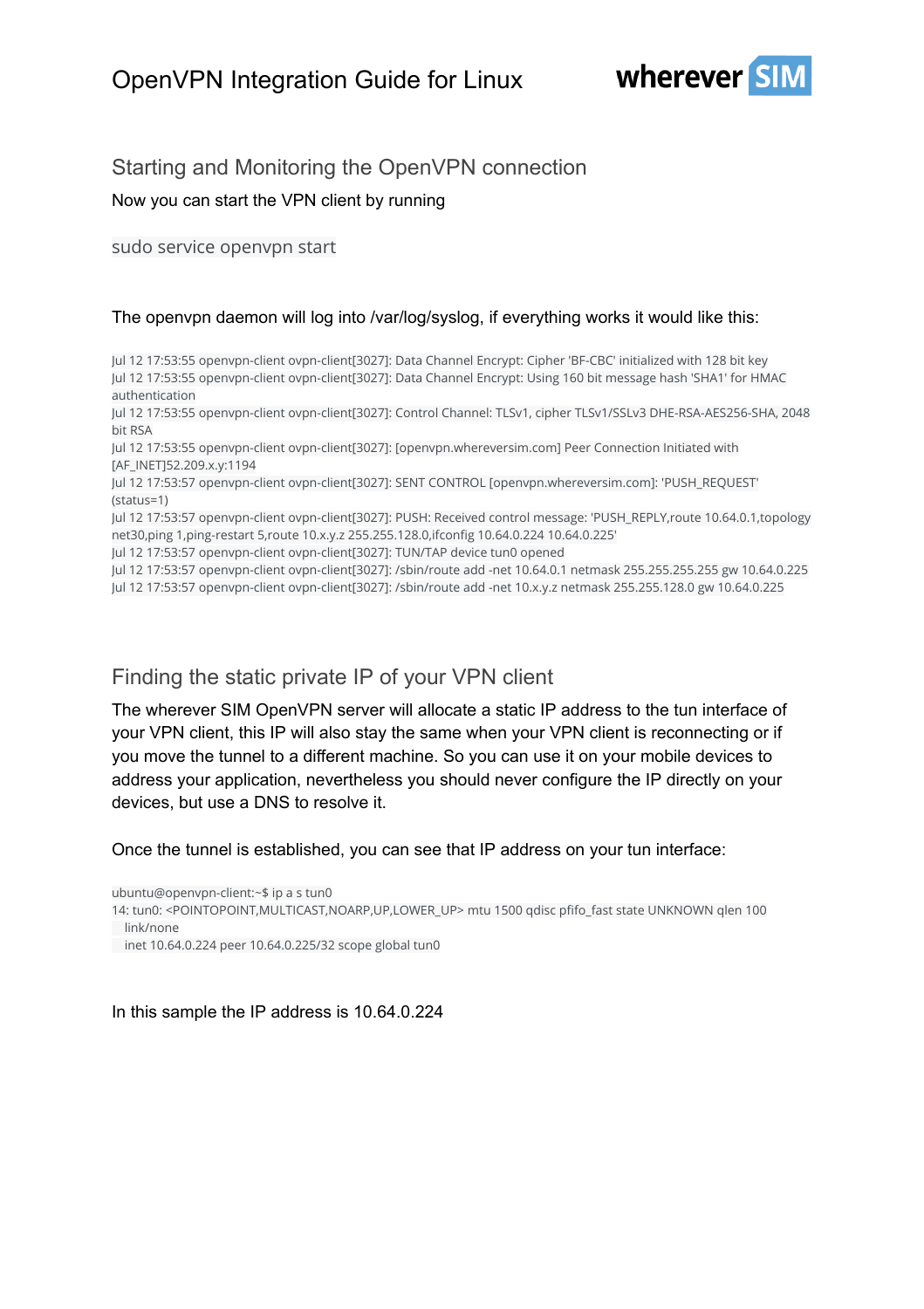

### Testing Successful Data Connectivity

If the VPN tunnel is established successfully you will be able to connect directly to the private IP addresses of your mobile devices.

For testing you can choose any for your endpoints that as currently an active data session. for log in to the wherever SIM Portal and select on of your endpoints, in the details you will if it is currently online or not and you will see the IP address it has assigned.

#### Now will be able to ping that private IP address:

root@openvpn-client:~# ping 10.x.y.z PING 10.x.y.z (10.x.y.z) 56(84) bytes of data. 64 bytes from 10.x.y.z: icmp\_req=1 ttl=62 time=72 ms 64 bytes from 10.x.y.z: icmp\_req=2 ttl=62 time=80 ms 64 bytes from 10.x.y.z: icmp\_req=3 ttl=62 time=75 ms

For this to work your device needs to run an IP stack that is responding to ICMP echo request, this might not be the case for embedded devices that do implement only partial IP stack functionality.

You will be able to use any network protocols, e.g. if your device is running a sshd daemon you would now be able to log into it via ssh.

#### Enabling Access for Servers behind the VPN client

If you have multiple servers behind your VPN gateway that need to communicate with your mobile device, you can apply masquerading using iptables to hide them behind the single IP address of your VPN client.

First you need to enable IP forwarding on your VPN gateway (if not already active) by editing your /etc/sysctl.conf and set net.ipv4.ip forward=1, after that load the config with

sudo sysctl -p /etc/sysctl.conf

After that you need to enable masquerading for the tun interface by running

sudo iptables -t nat -A POSTROUTING -o tun0 -j MASQUERADE